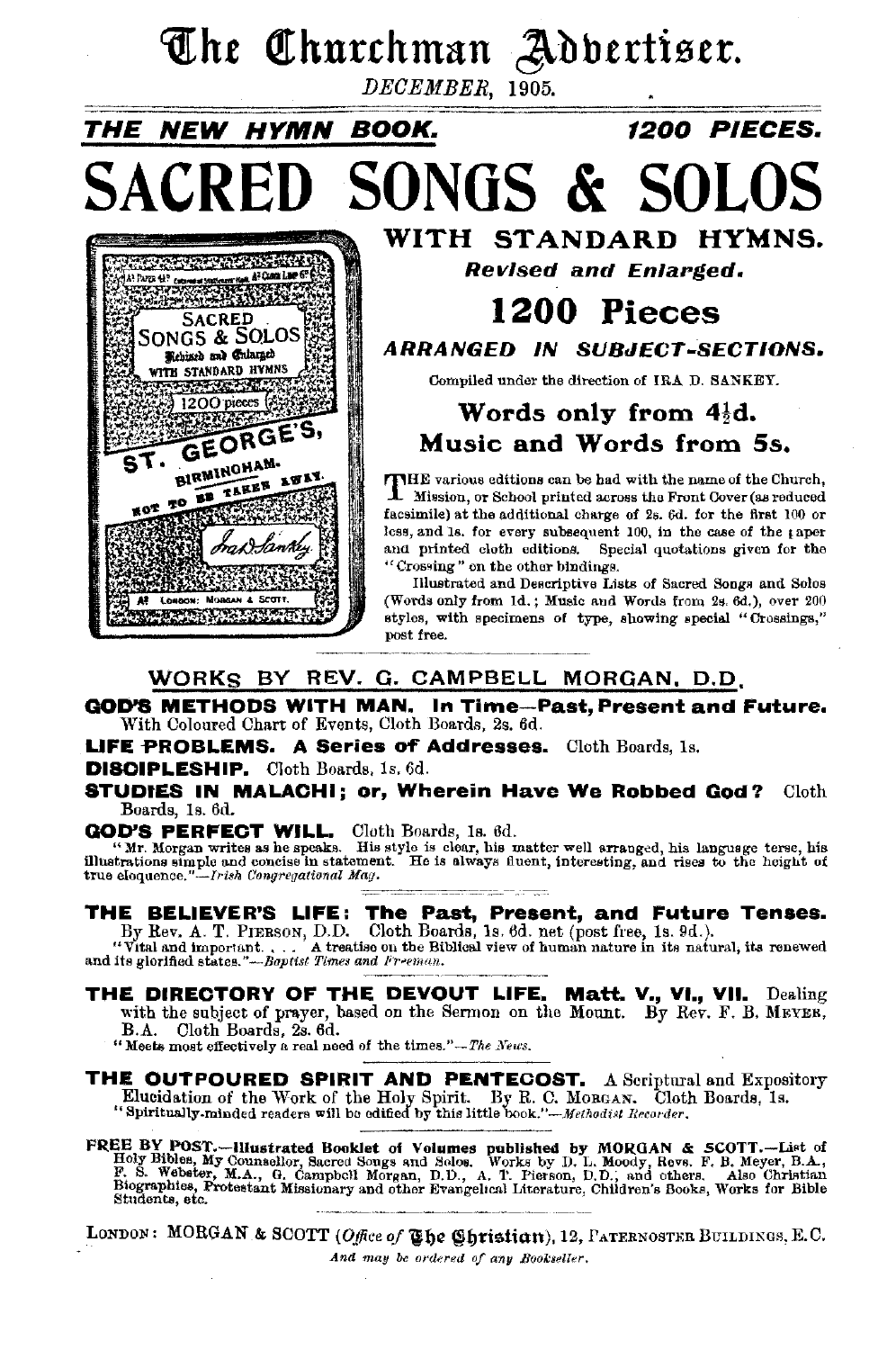### **BEMROSE** & **SONS' LIST.** --------------------------- *H.R.H. The* PrinceS~ *of Wales*

*H.R.H. The Princess of Wales*<br>has been graciously pleased to accept a copy for the use of her children.

#### **THE CHILDREN'S BOOK OF OLD TESTAMENT STORY.** By Mrs. C. D.

FRANCIS. Crown Svo., cloth. Price 3s. net; post free, 3s. 3d.<br>
"The is an excellent volume to put into the hands of young children."—The Record.<br>
"These stories should prove interesting and instructive to boys and girls.

**THE HOLY COMMUNION:** Its Institution, Purpose, Privilege. By the Rev. A. E. BARNES-LAWRENCE, M.A. Crown l6mo., 240 pages. Paper covers, Is. net; cloth gUt, 2s. net. Postsge 2d.

This is a very precious little book ; just that for which Evangelical Churchmen have long been waiting . . . is one reaction of the hands of Confirmation candidates and young communicants with<br>great advantage to their soul

AN ELDER SISTER. A Short Sketch of ANNE MACKENZIE and her Brother the Missionary Bishop. By FRANCES AWDRY. Third Edition. Crown Svo., cloth, price 3s.<br>"The book is a graceful tribute to two devoted lives."—Glasgow Herald.

The book is a gracerul tribute to two devoted fives.  $-$  *Hashow Herald.*<br>
"The man who did so much to sow civilization and Christianity slong the valley of the Zambesi should<br>
never be forgotten, and this testimony to hi

**THE HARMONY OF THE PROPER PSALMS.** For the Fasts and Festivals of the Church Year. A devotional exposition by the Rev. MELVILLE SCOTT, M.A., Vicar of Castle hurch,

Church Year. A devotional exposition by the Rev. MELVILLE SCOTT, M.A., Vicar of Castle hurch,<br>Stafford. Crown 8vo., cloth; price 2s. 6d.<br>"... The latty and Sunday-school teachers would find their money well spent over a w

**THE EVANGELIST MONTHLY.** Volume for 1905. A Church Magazine for Parochial and General Circulation. Admirably suited for Presentation or School Prizes. Profusely Illustrated. Urown 4to., cloth gilt, 2s.

"The letterpress is always readable and often instructive, whilst the illustrations form not the least attractive feature in the volume."--Record.

**Complete Catalogue will be sent on application.** 

LONDON: BEMROSE & SONS, LTD., 4, SNOW HILL, E.C. ; AND DERBY.

### **SEELEY & CO.'S NEW BOOKS**

THE PORTFOLIO MONOGRAPHS. NO. 46.

THE CATHEDRAL BUILDERS IN ENGLAND. By EDWARD S. PRIOR, M.A., F.S.A. Author of "A History of Gothic Art in England," etc. With Four Plates in Colour, and Thirty-three other Illustrations. Prior 54. net; or in clouth, 7s. ne

"One of the fine Portfolio Monographs . . . The reader can hardly fail to derive keen pleasure from the series of illustrations."-Scotsman.

NEW EDITION.<br>With 50 Illustrations by J. H. LORIMER, R.S.A., OXFORD. By ANDREW LANG. With 50 Illustrations by J. H. LORIMER, R.S.A., J. PENNELL, etc. Including a Frontispiece in Colour. Extra crown Svo., 6s. The Mandrew Lang's delightful book on Oxford."--Academy. Extra crown Svo.,

MISS MARSHALL'S NEW STORY.

HIS MOST DEAR LADYE. A Story of the Days of the Countess of Pembroke, Sir Philip Sidney's Sister. By BEATRICE MARSHALL, Author of "The Sioge of York," etc. With illustrations. Crown 8vo., 5s.<br>"A book one is loth to part company with."-Sheffield Telegraph.

THE CROWN OF PINE. A Tale of Corinth and the Isthmian Games. By the Rev. A. J. CHURCH, Author of "Stories from Homer," etc. With Eight Coloured Illustrations by GEORGE MORROW. Extra crown Svo., cloth, 5s.<br>MORROW. Extra cro

THE LAST OF THE WHITE COATS. A Story of Cavaliers and Roundheads. By G. 1. WHITHAM, Author of "Dick Chester," etc. With Eight Illustrations in Colour by OSCAR

WILSON. Extra crown Svo., cloth, 5s.<br>"A story of great interest ... Cannot fail to arouse the young reader's sympathy in a very high degree."

THE ROMANCE LIBRARY. NEW VOLUMES. With many Illustrations. Extra crown 8vo., each 5s.<br>THE ROMANCE OF INSECT LIFE. By EDMUND SELOUS, Author of "The<br>Romance of the Animal World."

"Most interesting description . . . a free and charming exposition and narrative."-Educational Times.

THE ROMANCE OF MODERN MECHANISM. By ARCHIBALD WILLIAMS<br>Author of "The Romance of Modern Exploration," etc.<br>"Bright and readable."-Academy.

THE ROMANCE OF MODERN ELECTRICITY. By CHARLES R. GIBSON.<br>"Very entertaining and lastructive."-Queen.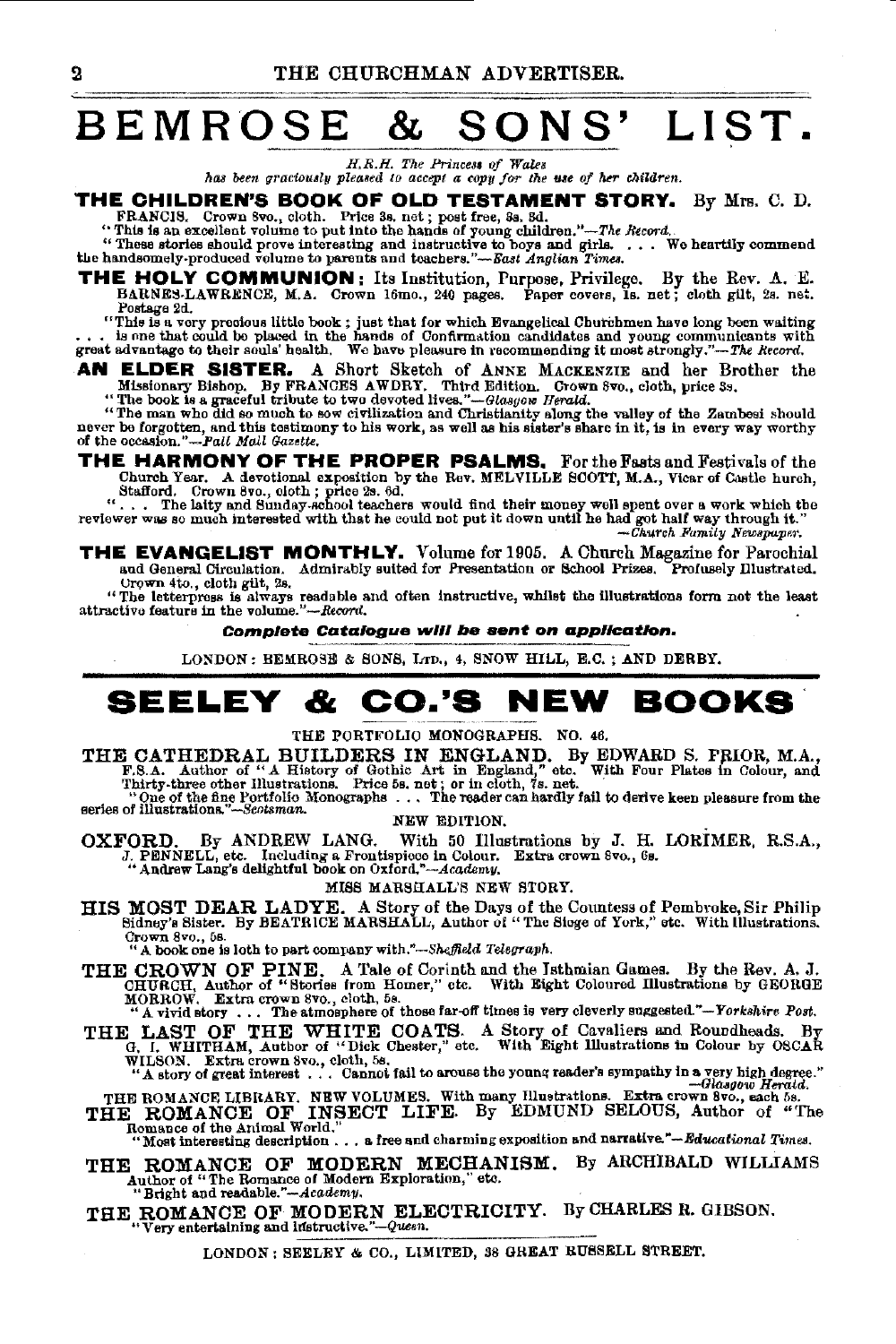# **MACMILLAN & CO.'S NEW BOOKS.**

NEW BOOK BY THE AUTHOR OF

**"TH E FAIT H 0 F A C H R I 8 T IAN."** 

**CONVERSATIONS WITH CHRIST.** A Biographical

Study. Crown 8vo., 3s. 6d. net.

BY THE LATE CANON AINGER.

**LECTURES AND ESSAYS.** By ALFRED AINGER. Edited by the Rev. Canon BEECHING. Two Vols., crown 8vo., 15s. net.

### **ESSAYS ON SOME THEOLOGICAL QUESTIONS**

OF THE DAY. By Members of the University of Cambridge. Edited by HENRY BARCLAY SWETE, D.D., Regius Professor of Divinity. 8vo., 12s. net.

*OUTLOOK.*-"It is worthy, amply worthy, of those who stand in the succession to Lightfoot and Hort and Westcott.

*Third Edition. Now Ready.* 

#### **A GENERAL VIEW OF THE HISTORY OF THE**  ENGLISH BIBLE. By BROOKE Foss WESTCOTT, D.D. Third Edition, Revised by W. ALDIS WRIGHT. 8vo., 12s. 6d.

*New Edition in One Volume.* 

**LIFE OF THE RIGHT REV. BISHOP WESTCOTT.**  By his Son, the REv. ARTHUR WEsTcoTT. Abridged Edition. Extra. crown 8vo., 8s. 6d. net.

### **AN ENQUIRY INTO THE EVIDENTIAL VALUE OF**

PROPHECY. Being the Hulsean Prize Essay for 1904. By the Rev. E. A. EDGHILL, B.A., Scholar of King's College, Cambridge. Crown 8vo. [Shortly.

**THE PASTORAL IDEA.** Lectures on Pastoral Theology, delivered at King's College, London, during the Lent Term, 1905. By JAMES THEODORE INsKIP, M.A. Crown 8vo., 6s.

### **THE CHURCH OF CHRIST: ITS LIFE AND WORK.**

An Attempt to trace the Work of the Church in some of its departments from the Earliest Times to the Present Day. By A. H. CHARTERIS, D.D., LL.D. Crown 8vo., 6s.

### **GREATHEART.** Some Talks with Him. By a PILGRIM. Crown

8vo., 3s. net.

*TIMES.-"The* book starts us on speculations of great interest, not the less valuable because all have a practical bearing on the life that now is.''

MACMILLAN & CO., LIMITED, LONDON.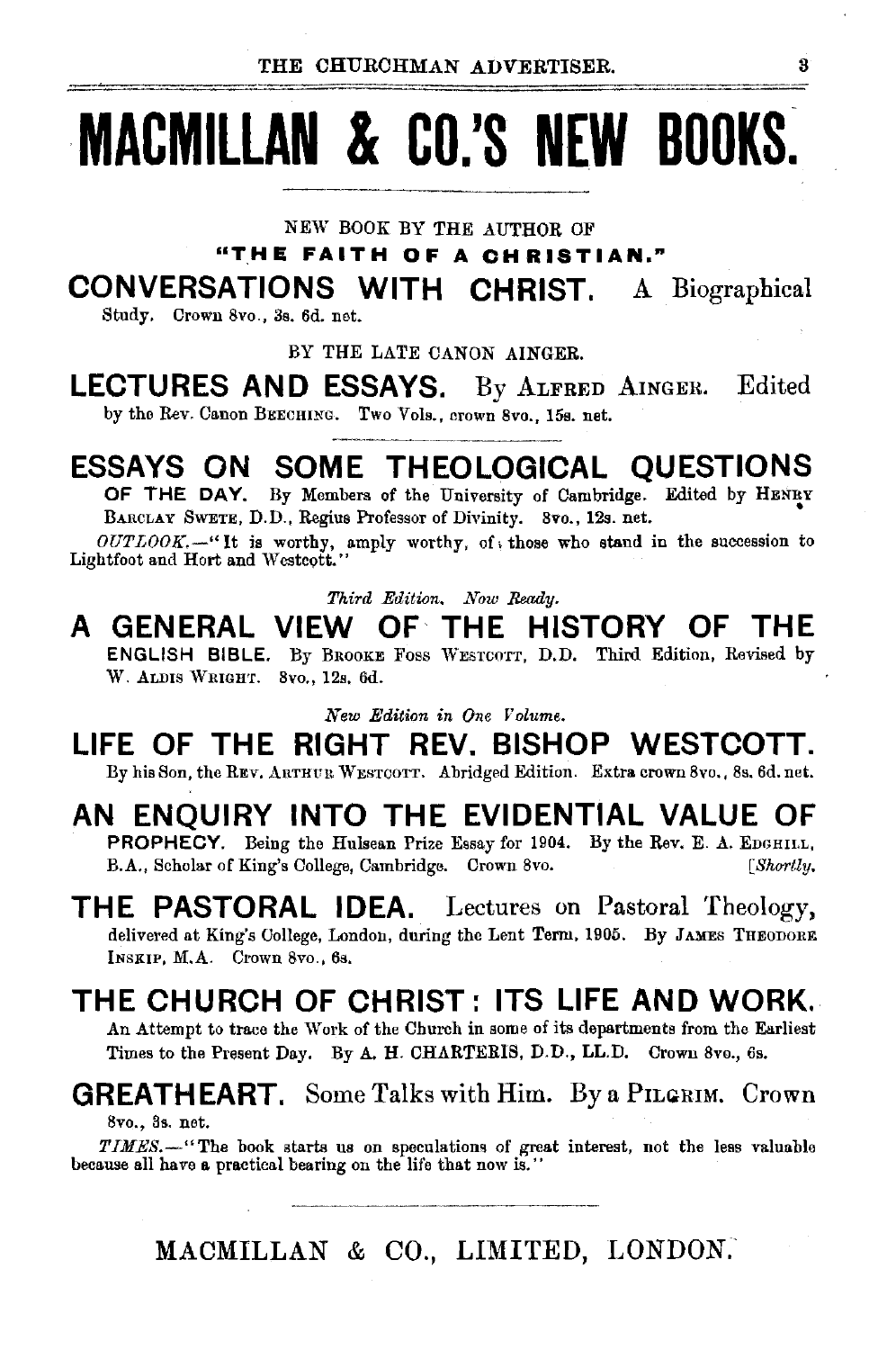

4 THE CHURCHMAN ADVERTISER.

CHRISTMAS WITH THE CRIPPLES. By Mrs. TOOLEY.

n.

Also Contributions by Professor Harald Williams, the Rev. Frederick Langbridge, R. K. Saunderson, the Editor, and others.

Publishers' and Societies' Announcements must be booked early, as only a limited space will be given to advertisements.

All inquiries respecting Copies must be made to the TRADE MANAGER, "THE NEws" Office, 11, Ludgate Square, E.C.; and any inquiries respecting advertisements to the

ADVERTISING MANAGER, 11, LUDCATE SQUARE, LONDON, E.C.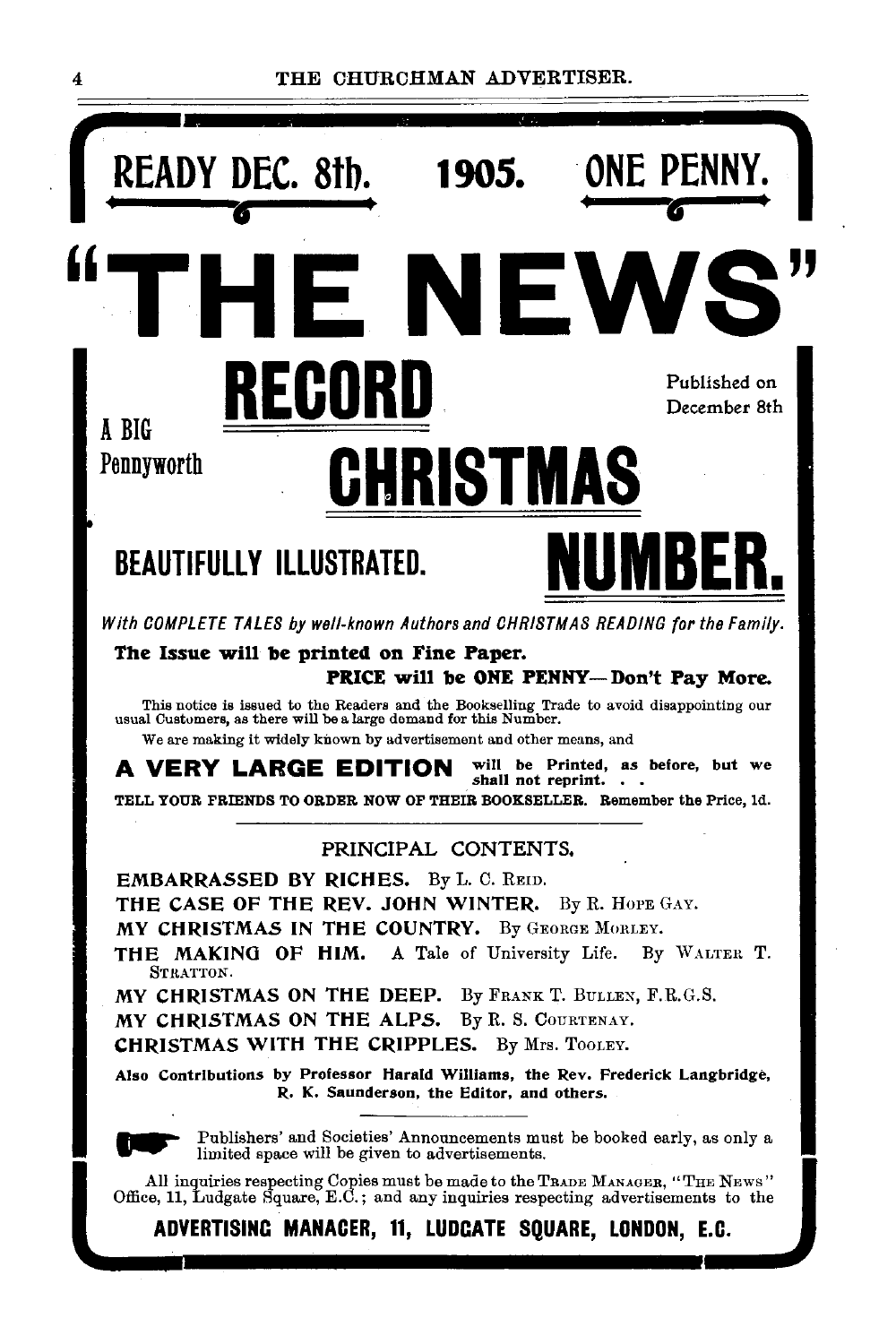# Church Missionary Society.

### CHURCH MISSIONARY ALMANACK for 1906.

Printed in red and black on a sheet  $33 \times 23\frac{1}{2}$  inches. The centre of the sheet is occu-Fringed in red and mack on a succe to a 2ng modes. The centre of the sheet is occu-<br>pied by a Wood Engraving, "Sr. PAUL PREACHING TO THE ATHENIANS," by Gebhard<br>Fugel. The theme for the Daily Texts throughout the year is "T CHRIST. in His Earthly, Risen, and Glorified Life. Price 1d. (11d. post free); also mounted on canvas and rollers, 1s. net; by post, 1s. 3d.

The Almanack is arranged for LOCALIZING. Particulars, etc., on application.

### **NEW BOOKS.**

### NOTES ON INDIA.

By Mr. EUGENE STOCK. 112 pages in stiffened paper covers, with two Maps. 1s.<br>post free, or cloth bound, 1s. 6d., post free.

This book is for the use of Missionary Students, and forms one of the text-books for the C.M.S. Study Scheme for 1905-6.

### SYSTEMATIC SCRIPTURE STUDY.

A Series of Papers on "Illustrated Methods of Bible Study," by the Rev. D. H. D. WILKINSON, intended to help would-be Missionary Candidates and others in the study of the Bible. Small 8vo., 120 pages, cloth gilt, price 1s. 6d., post free.

### RIVER, SAND, AND SUN.

The Story of the C.M.S. Mission in Egypt, in which the various phases of the work in that ancient land are graphically depicted. By MINNA C. GOLLOCK. 192 pages, small feap. 8vo., profusely Illustrated. Art linen bevelled boards, 3s, 6d., post free.

### IN SALISBURY SQUARE.

A portraval of the work carried on day by day in the building spoken of by C.M.S. friends all over the world as "Salisbury Square." By IRENE H. BARNES. 244 pages, large crown 8vo., with 18 pages of Illustrations. Bound in buckram, gilt top, 2s. 6d., post free.

#### **EMPIRE BUILDERS: Pioneers of the King of Kings.**

FOR YOUNG PEOPLE. The "Empire Builders" are most of them Missionaries of the C.M.S. working in distant corners of the earth, who write on such topics as "A King Who Plays Football," "Wrong Side Up," "How I Shot Two Black Bears," and "A Grave on the Dragon's Tail," etc. The book is full of Pen and Ink Drawings. Crown 8vo., 220 pages. Well Illustrated. 1s. 6d., post free.

### OUTLINE HISTORIES OF C.M.S. MISSIONS.

Vol. 1. has been issued. Vols. II. and III. to follow.

This publication gives definite instruction on the work of the C.M.S. abroad, and is intended principally for workers amongst the young. Crown 8vo., 144 pages, with Sketch Maps. Stiffened paper covers, Is. net, or 1s. 2d. post paid.

### C.M. HOUSE, SALISBURY SQUARE, LONDON, E.C.

Cheques and P.O. Orders should be made payable to Mr. D. MARSHALL LANG, Lay Secretary.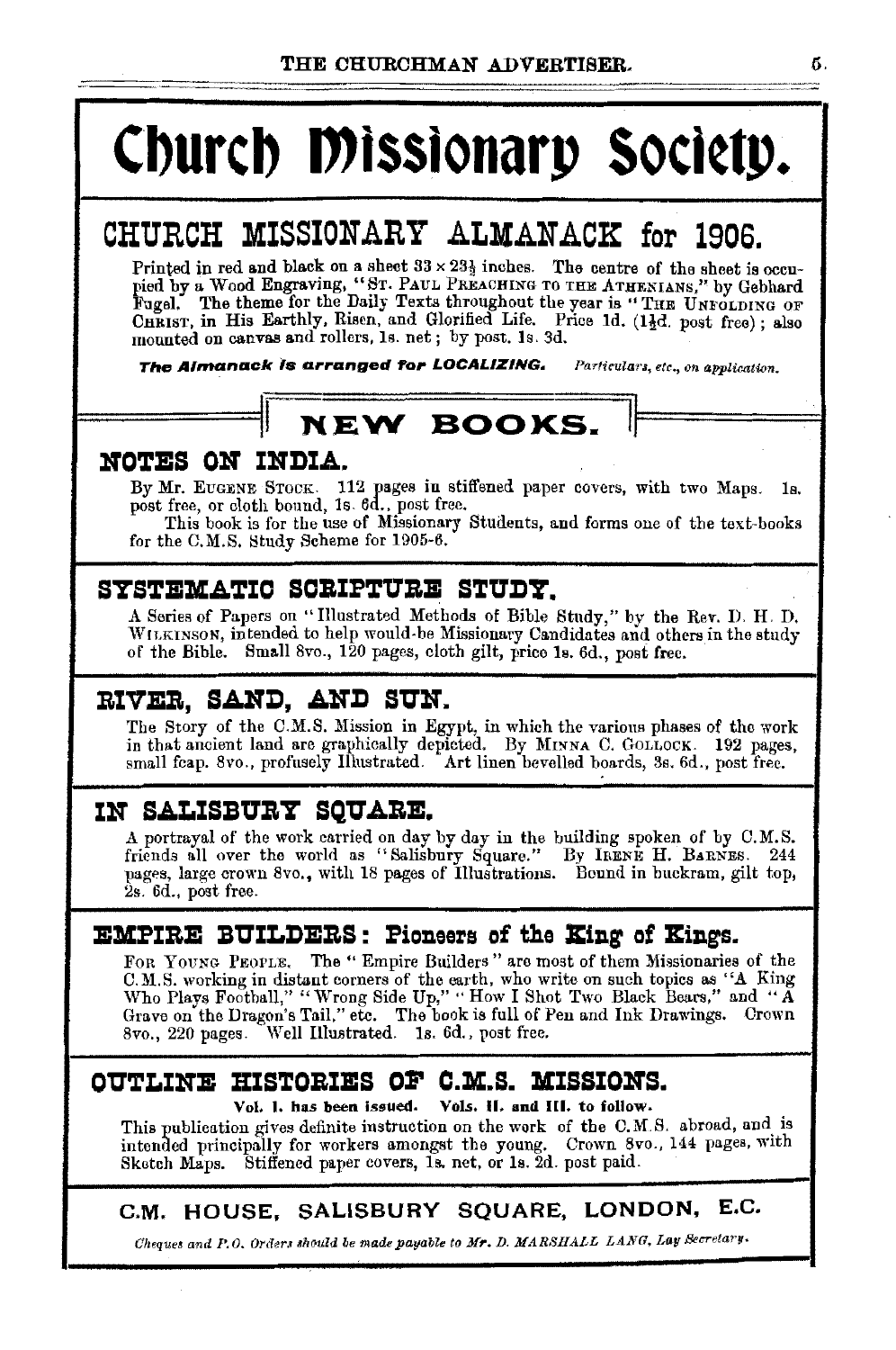### **LESSONS. INTER-DIOCES**

A New Course of Lessons (the first of a Four Years' Course), to begin at Advent, 1905, comprising Old Testament, New Testament, and Prayer-Book Lessons, together with Special Lessons for the Great Days of the Christian Year :-

THE CATECHISM LESSONS AND SPECIAL LESSONS. By the Rev. JAMES STREET, M.A., Author of "Christ and the Catechism."

THE NEW TESTAMENT LESSONS. By Mr. WILLIAM TATLOR, Master of Method in the Battersea Training College, Author of "Graded Lessons on the Pentateuch," "St. Luke," etc.

THE OLD TESTAMENT LESSONS. By the Rev. M. LINTON SMITH, M.A.

Each Lesson is written in two degrees of difficulty for Senior and Junior Classes, and is accompanied by Four Set Questions and Answers.

SCHOLARS' LESSON PAPERS, containing the Text for Repetition and the Set Questions. Price 4d. per 100.

COLOURED PICTURES to Illustrate the Narrative Lessons, and containing the Text for Repetition and the Set Questions. Price 2d. per dozen.

SYLLABUS TO THE COURSE. Price 2s. per 100.

### Church Sunday.School Magazine.

Contents of December Part.

OUR HERITAGE OF BEAUTY : THE CHURCH'S YEAR.- I II. CHRISTMAS. By Rev. L. L. BARCLAY, B.D. **ADVICE TO YOUNG TEACHERS.** ST. PAUL'S ILLUSTRATIONS. By Rev. R. R. RESKER.

Price One Penny net.

SUNDAY-SCHOOL PROBLEMS.<br>OUR ILLUSTRATION PAGES.<br>INTER-DIOCESAN LESSONS.<br>SUNDAY-SCHOOL NEWS. SHORT NOTICES OF BOOKS.

CHURCH OF ENGLAND SUNDAY-SCHOOL INSTITUTE, I3 SERJEANTS' INN, FLEET STREET, E.C.

## Che Students' Old Cestament.

SECOND VOLUME NOW READY.

### Historical and Biographical Narratives.

Introduction-The Establishment and Rule of the United Monarchy-History of Northern Israel-History of Judah-Re-establishment of the Jewish Community in Palestine-The Maccabean Struggle-Life of the Jews of the Dispersion.

VOLUME I.-Narratives of the Beginnings of Hebrew History, from the Creation to [RECENTLY PUBLISHED. the Establishment of the Hebrew Kingdom.

THE STUDENTS' OLD TESTAMENT, Logically and Chronologically Arranged and Translated. By CHARLES FOSTER KENT, Ph.D., Professor of Biblical Literature in Yale University. To be completed in Six Volumes. The Special Subscription Terms for the Six Volumes is £2 10s., payable as published. Separate Volumes, 128. net each.

Right Rev. G. A. CHADWICK, D.D., Bishop of Derry and Raphoe: - "It will prove highly valuable to students of every school of thought, since all who are not deliberately obscurantist have an interest in seeing the critical methods and results stated with lucidity, reverence, and moderation, by a thoroughly

Rev. A. M. FAIRBAIRN, D.D., LL.D., Principal of Mansfield College, Oxford:--"The work promises<br>to be most useful, exactly the thing that the intelligent reader of the Old Testament has been waiting<br>for. So far as I have be

HODDER & STOUGHTON, 27, PATERNOSTER ROW, LONDON.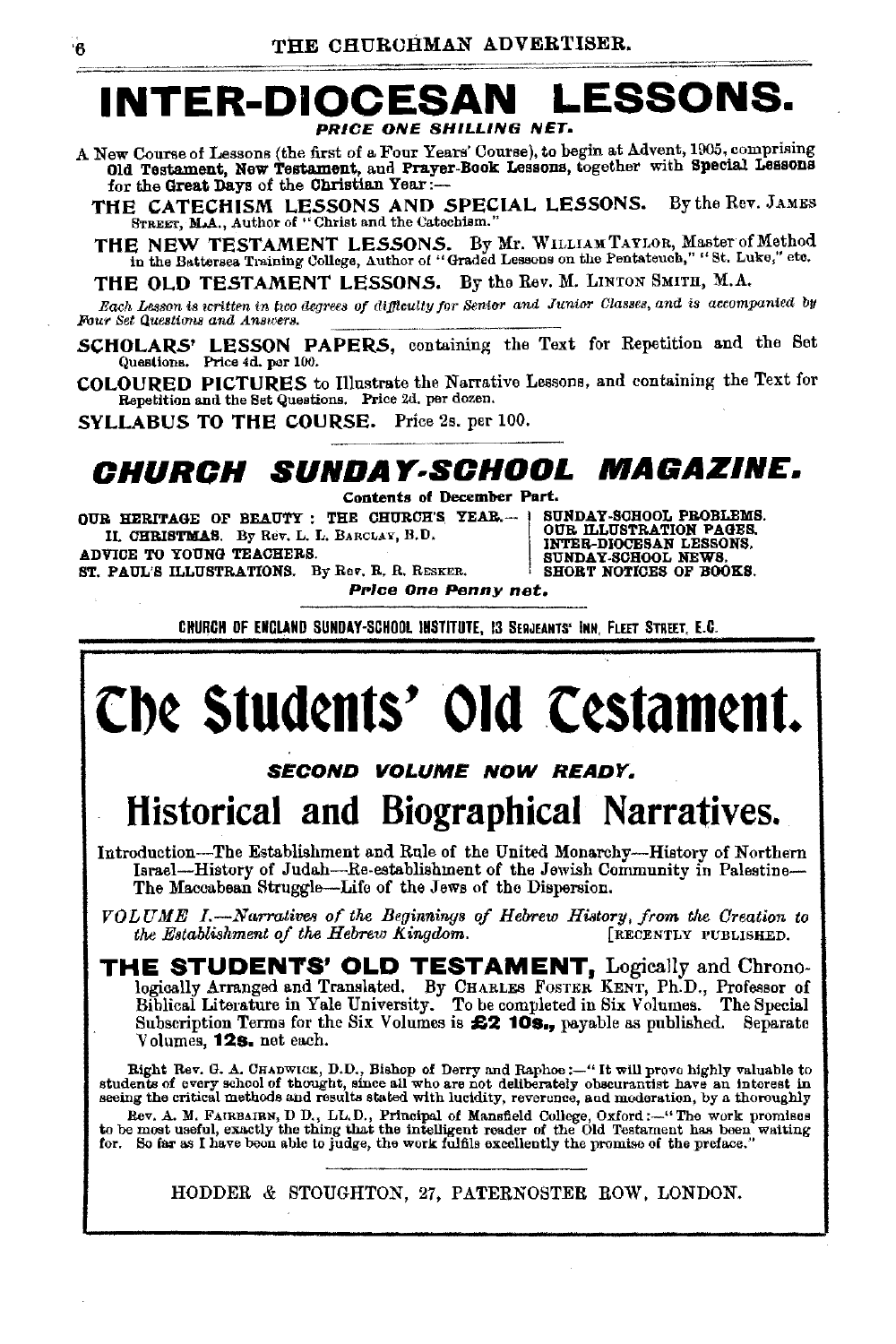# MUDIE'S LIBRARY.

FOUNDED 1842.

For the Circulation and Sale of the best Books in ENGLISH, FRENCH, GERMAN, RUSSIAN, ITALIAN, SPANISH, DUTCH, and SCANDINAVIAN.

### The Collection comprises all the Standard Works published during the past Sixty Years, including

BIOGRAPHY, HISTORY, TRAVEL, THEOLOGY, SCIENCE, SOCIOLOGY, PHILOSOPY, PSYCHOLOGY, and the higher class of FICTION.

### Subscriptions may be opened from any date.

| £3 3 0 per annum entitles MEMBERS to 8 VOLUMES (Newest Books) in the COUNTRY; or 6 VOLUMES FREE DELIVERY to<br>RESIDENTS in LONDON and the nearer SUBURBS. |
|------------------------------------------------------------------------------------------------------------------------------------------------------------|
|                                                                                                                                                            |

RESIDENTS in LONDON and the nearer SUBURBS.<br> **£2** 2 0 per annum entitles MEMBERS to 4 VOLUMES (Newest Books) in the COUNTRY; or 3 VOLUMES FREE DELIVERY in LONDON and the nearer SUBURBS.

£1 1 0 per annum entitles MEMBERS to 1 VOLUME, exchangeable daily at the LIBRARY COUNTER.

10s. 6d per annum entitles MEMBERS to ANY BOOK SELECTED from the ENGLISH  $(670 \text{ pp.})$  or FOREIGN  $(400 \text{ pp.})$ CATALOGUES of 1904 (price 6d. each).

Half-Yearly and Quarterly Subscriptions can also be entered.

The PARCEL POST DEPARTMENT will be found convenient for Subscribers residing at a distance from any Railway Station. Terms on application.

ALL BOOKS are offered SECOND-HAND as soon as the demand in the Library is over.

A CATALOGUE OF SECOND-HAND BOOKS and REMAINDERS (100 pp.) is published every month, and will be sent gratis and post free to any address on application.

### MUDIE'S SELECT LIBRARY, Limited, 30-34, Hew Oxford St., W.C.

Z41, Brompton Road, S.W. 48, Queen Victoria St., E.C.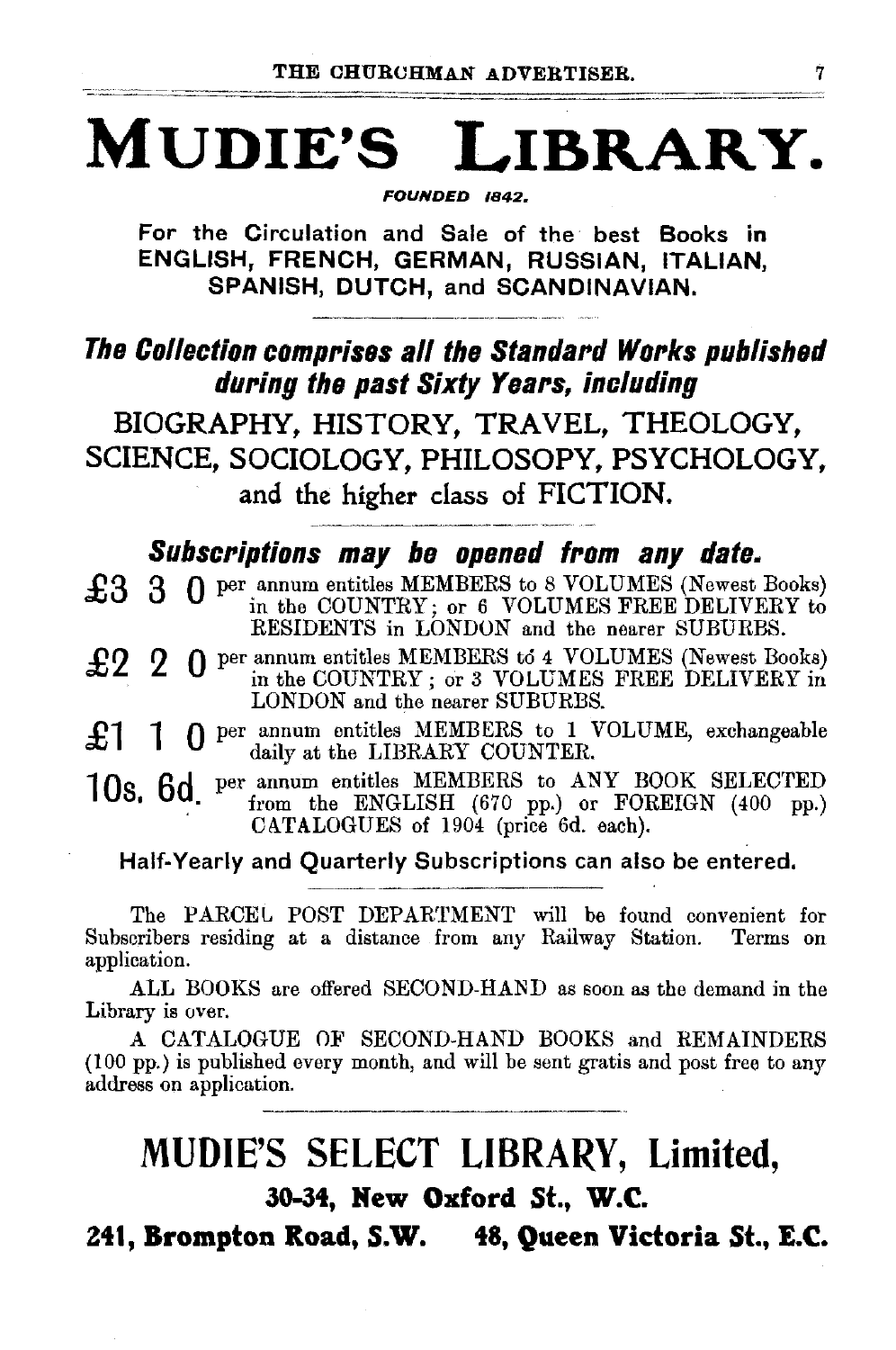

• TUNES.

The Most Notable Hymn Book yet published with Special Reference to Sunday School and Young People's requirements generally.

#### DISTINCTIVE FEATURES.

A GRADED ARRANGEMENT OF THE HYMNS.

GUIDING MARKS FOR EXPRESSION. SONG SENTENCES AND VERSES FOR<br>THE OPENING AND CLOSING OF SCHOOL WORSHIP.

HYMNS FOR ANTIPHONAL SINGING.

THE RETENTION OF THE BEST OF THE OLD HYMNS AND TUNES.

THE INCLUSION OF NUMEROUS NEW COMPOSITIONS.

#### FIRST PRESS NOTICES.

**Speaker:**---<br>"The editor has chosen hymns which<br>young people can sing with sincerity."

Address-

**Expository Times:**<br>
"At last the children have come to<br>
their own in hymn-books. The book before<br>
us is a great effort, worthy of editor and<br>
publishers."



#### Record:-

" It has several distinctive features which The has several distinctive reatures which<br>give it a character of its own -the most<br>useful hymn-book that has been issued in connection with Sunday Schools,"

Please write for Syllabus, containing full particulars and Specimen Pages.

PRICES.

Words, 3d., 4d., and 6d. Music, 2s. 6d., 3s., and 4s.

THE SUNDAY SCHOOL UNION, 57 & 59, LUDGATE HILL, LONDON, E.C.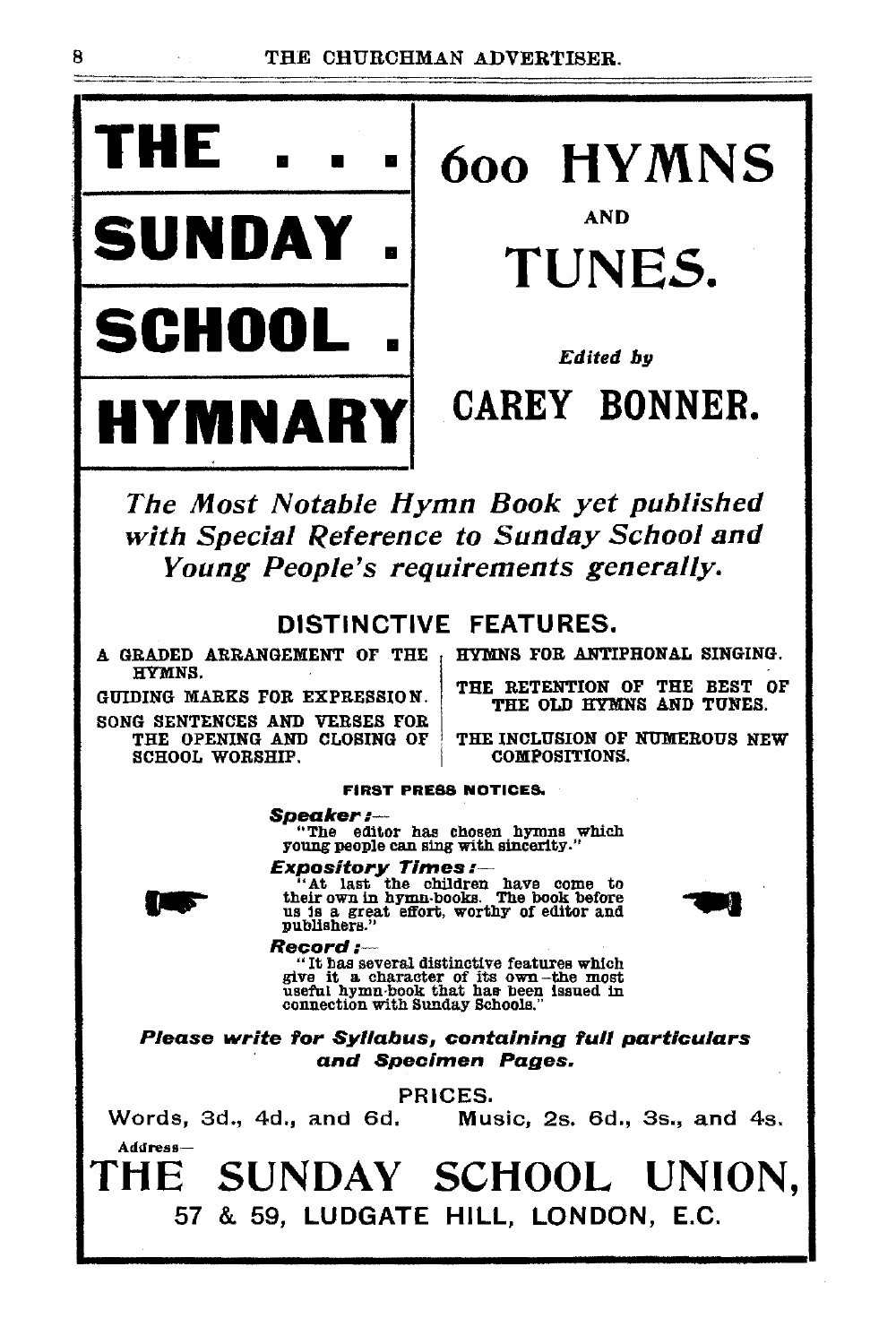**NOW READY. THE CONFLICT OF IDEALS IN THE CHURCH OF ENGLAND.** 

BY THE REV. CANON W. J. KNOX LITTLE, M.A.

*In demy 8vo., cloth gilt, with a new Photogramize Portrait, 10s. 6d.* 

BY THE BISHOP OF STEPNEY.

**THE PARABLES OF JESUS.** 

*Uniform with the same Author's "The Miracles of Jesus." In crown 8vo., cloth gilt, gilt top, 6s.* 

LONDON : SIR ISAAC PITMAN & SONS, LIMITED, PUBLISHERS.

*In crown 8vo., tastefully printed and bound in cloth. Price 5s. net.* 

### **STORIES OF GRACE. Notable Examples of Christian Conversion.**

BY

*REv.* C. S. ISAACSON, M,A., *Author of " Roads to Christ," " Roads from Rome," " Rome in Many Lands," etc.* 

 $\mathcal{T}$ HIS work is in some measure supplementary to Mr. Isaacson's former **\.I,;** ' book, " Roads to Christ." It is again a volume of conversions, eminently suited to times of revival. The subjects of the stories are not generally such well-known men as in the earlier book, but ·are perhaps of more general interest, as they are taken from more ordinary life. They are all believed to be true narratives, and are calculated not only to point the way to seeking souls, but also to help workers to deal with the anxious and lead them to the Saviour.

Many well-known religious writers have aided Mr. Isaacson in his work. Prebendary H. E. Fox tells a wonderful story of grace which occured in his early ministry in London, and another connected with the Church Missionary Society. Canon Hay Aitken tells of grace in parochial missions, and Cecil Polhill (one of the Cambridge seven) of grace in Thibet. The venerable Canon Christopher, of Oxford, contributes two stories, and so does Miss Catharine Marsh, the gifted author of "English Hearts and Hands." Dr. James Paton gives one of his" beautiful characters," and Miss Agnes Weston, of the Royal Naval Home, tells of a truly converted British bluejacket. Mr. W. T. Stead tells of his own conversion at school, and the Rev. Frank Swainson of his call through Moody's mission.

In all there are more than fifty stories, differing greatly one from another, but all exhibiting some wondrous dealing of the manifold wisdom and grace of God. It is a book full of encouragement, and we trust a blessing is in it.

ELLIOT STOCK, 62, PATERNOSTER ROW, LONDON, E.C.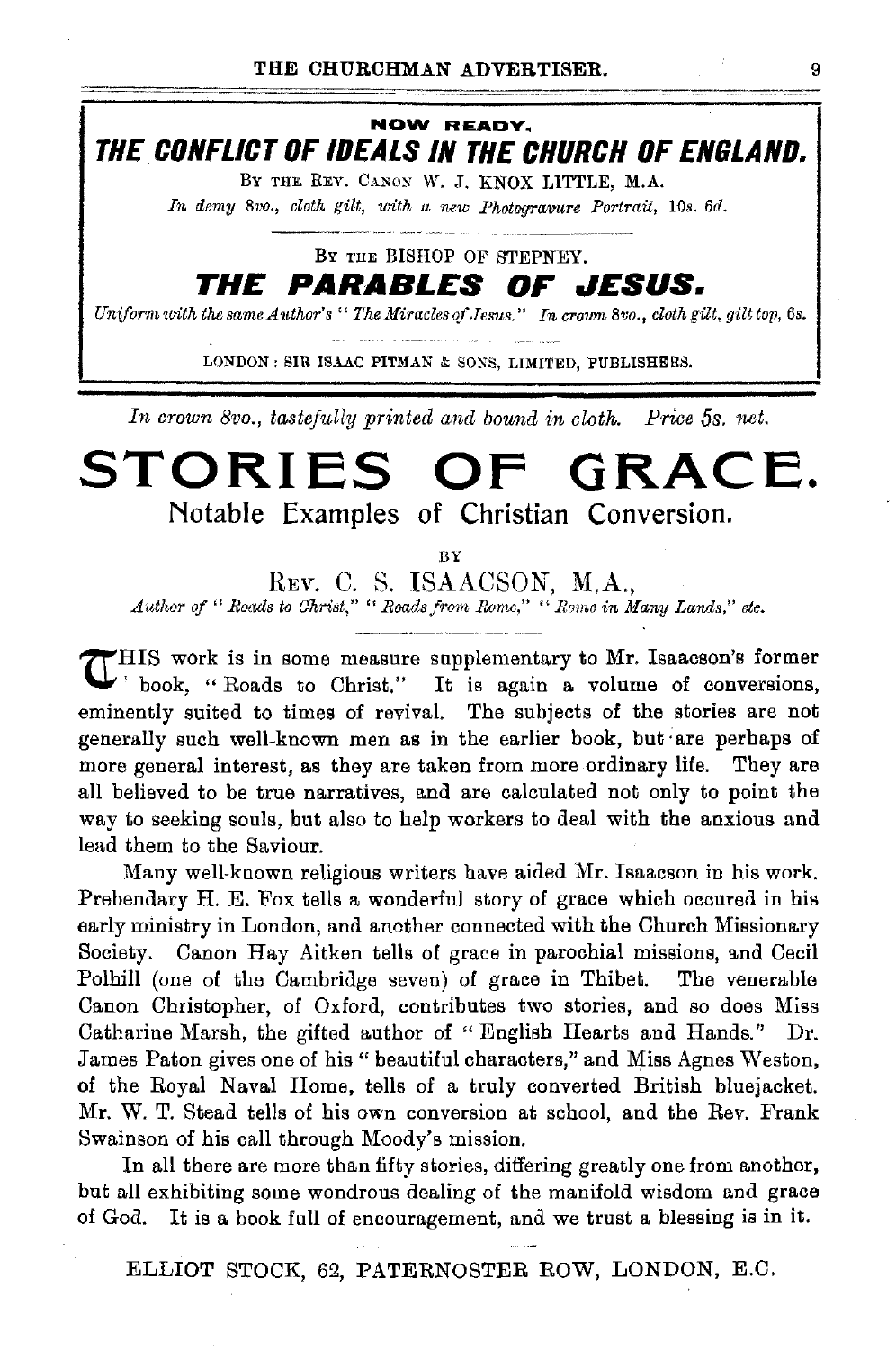#### NEW AND HELPFUL MANUAL FOR THE HOLY COMMUNION.

SECOND EDITION. In limp cloth, for the pocket, and uniform with the Prayer-Book, ls. net in cloth, and in leather binding at 2s. net. ; lambskin, 3s. net; and in Persian calf, 3s. 6d.

### **COMMUNION AND OFFERING.**

By the Rev. G. H. S. WALPOLE, D. **D.,** Examining Chaplain to the Archbishop of York, Rector of Lambeth.

#### **Extracts from Personal and Press Notices.**

The Rev. B. M. O. HANCOOK writes: "I feel the book is worthy of unqualified recommendation. It meets<br>a real need, and no one who uses the book but will be enabled to enter devoutly and intelligently into the<br>Great Service giving, and self.surrender; the devotions and instructions are fervid, wise, and catholic."

BISHOP OF ST. ALBANS: "I think it a most useful little book, and shall be glad to recommend it."

The distinguishing feature of this little manual of Eucharistic instruction and worship is constant insistence upon the structure of the Liturgy as determining the course of Eucharistic devotion. The prayers are simple and

"The value of this excellent little book is very great. It is for busy people who want short and good prayers, and who welcome sound instruction if it can be briefly given. <sup>"</sup>The whole forms a singularly com-<br>plcte and convenient manual, and we cannot doubt that it will be widely adopted."--*The Guardian*.

THIRD EDITION. In 32mo. size, cloth limp, for the pocket, 2s. net; also for presentation, in leather binding, 3s. net ; in lambskin, 3s. 6d. net; and in Persian calf, 4s. 6d net.

## **THE PEOPLE'S PSALTER:**

#### **A Plain Book for those who wish to use the Psalms in Church with intelligence and devotion.**

"The book seems to be admirably adapted for its purpose, and I trust it will have a very wide usefulness."—BISHOP OF DURHAM.<br>"We think that this little book may be a useful help by suggesting ways in which different Psalms may

be applied to present thay difficulties, and to the problems and anxieties with which the Church is always<br>confronted."-Guardian, difficulties, and to the problems and anxieties with which the Church is always

BY THE SAME AUTHOR.

SIXTH EDITION, In crown 8vo., cloth, gilt lettered, price 2s. 6d. net.

### **VITAL RELIGION**

**Or, The Personal Knowledge of Christ.** '

The keynote of this interesting and beautiful book is the thought that religion is essentially the life of "<br>friendship and intimacy with God revealed in Jesus Christ. . . . We have no hesitation in saying that<br>Dr. Walpole especially to those who lament the 'decay of experimental rellgion.' The present volume is a solid con- tribution to the solution of the problem how 'to find a baa!s for faith in aotual experience.' *"-Guardian.* 

In 32mo., 8 pages, price One Halfpenny.

### **THE LITANY.**

Divided and arranged for particular intercession. (Reprinted from The People's Psalter.)

Price 4d. Reprinted on cardboard and enlarged, size 16 in. by  $10\frac{1}{2}$  in., the frontispiece from "COMMUNION AND OFFERING," entitled-

### **"In the Mount of the Lord it shall be seen."**

*Intended for use in classes.* 

ELLIOT STOCK, 62, PATERNOSTER ROW, LONDON, E.C.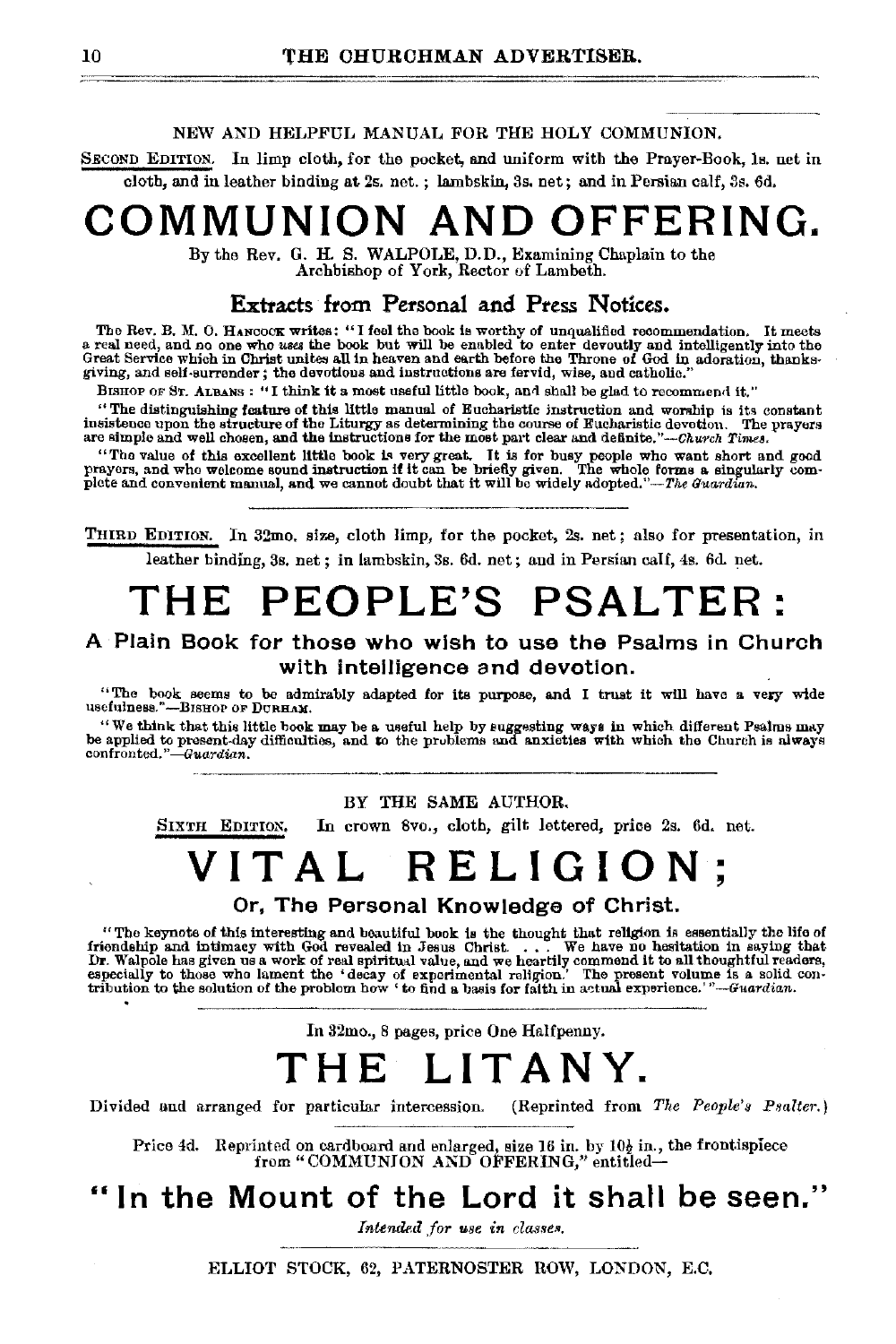In crown Svo., cloth, gilt lettered. Price 38. 6d. net.

### **THE CHURCH & THE ADVERSARY.**  A PRESENT-DAY CAVEAT.

#### **By A LAYMAN.**

#### *EXTRAOT FR0111 THE PREFAOE.*

"The Son of Man sowed good seed-wheat-in the world, the Devil sowed tares. The wheat and the tares are growing together, have been growing together all through the ages, and will continue to grow together until the consummation of the age."

This little book attempts to trace the influence of "the enemy" on the churches, as it has been revealed to us in the Bible; it is based mainly on "notes " made for the author's guidance from 1868 to 1905, during which years the chief occupation of his leisure has been the study of the *New* Testament; nearly the whole of his reading has been directed to this end. He has read works written by men belonging well·nigh to every church and school of thought, to many of whom he is indebted.

The quotations from the Fathers are from English translations, or taken from English books in which they have been used.

Those who have read Archbishop Benson's work on "The Revelation of St. John" will<br>remember that he expresses his great obligation to Auberlen. The author has read Auberlen's<br>"Prophecies of Daniel and the Revelations of St. The quotations from German authors are practically all taken from Auberlen.

CoNTENTS:- Satan-The Jew-The Catholic or Universal Church-The Roman Catholic Church-The Church of England-The Kingdom of Heaven.

ELLIOT STOCK, 62, PATERNOSTER ROW, LONDON, E.C.

In Crown 8vo., cloth, gilt lettered. Price 5s.

### **The Spirit in the Letter of the World,**

As Revealed by Oriental Imagery.

By WILLIAM RICHARDS.

In Crown Svo., paper cover. Price 6d.

### **A Passive Resister of 1he Seventeenth Century.**

Being a Selection from the Diary of **JOHN EVELYN.** 

With a short Introduction by GEORGE CUTTLE.

**A NEW DEVOTIONAL MANUAL FOR THE HOLY COMMUNION.** 

In cloth. Price 1s. net.

### **The Eucharist in Song.**

Compiled by the Rev. T. H. L. JELLICOE, Rector of Chailey, Sussex. With a Preface by WALTER LOCK, D.D., Warden of Keble.

ELLIOT STOCK, 62, PATERNOSTER ROW, LONDON, E.C.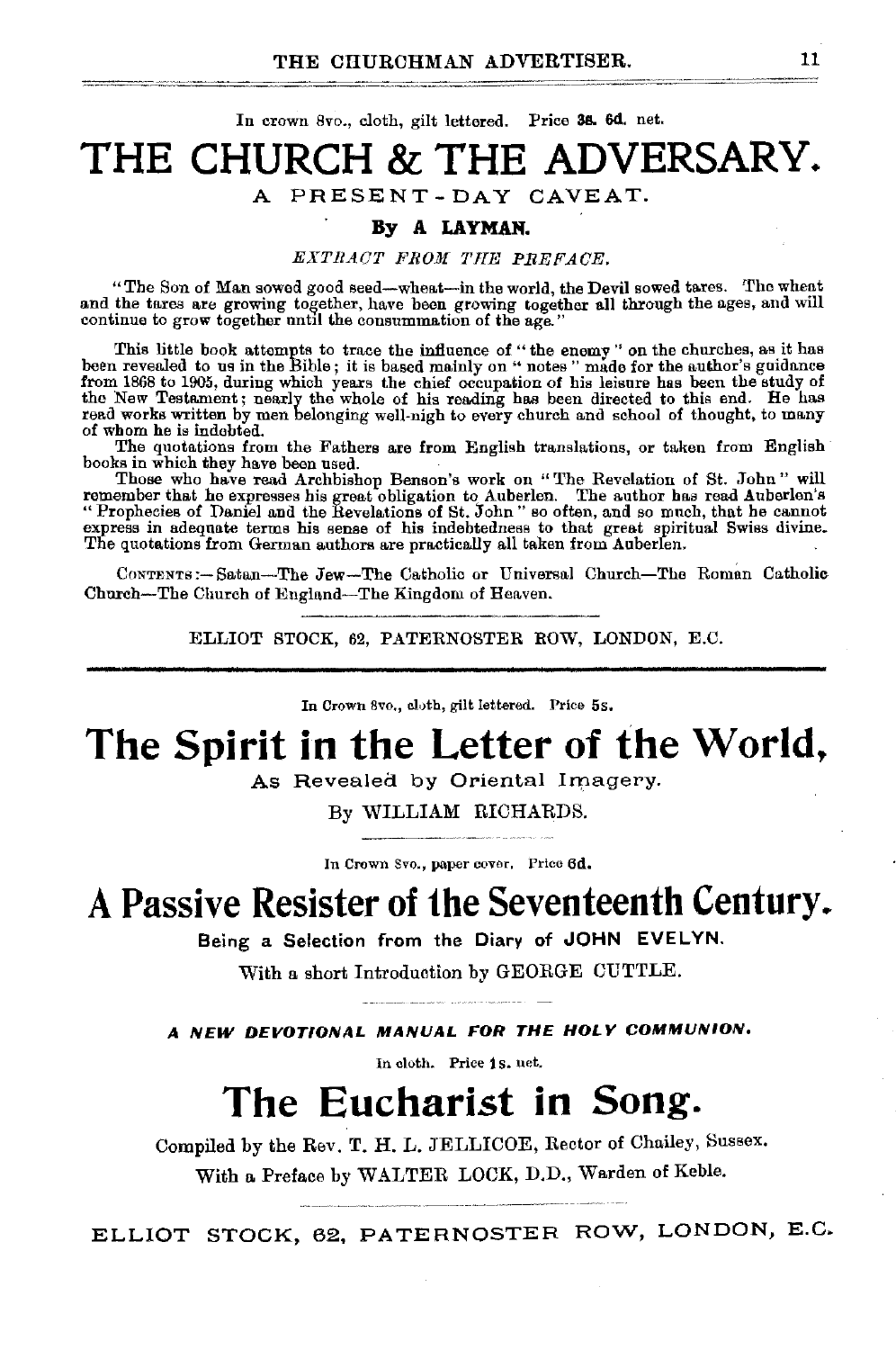In Crown 8vo., cloth. Price 3s. 6d.

#### **SINGING, or Method of Song and Speech.**  $By A$  SINGER, (LL.D., D.C.L.).

In Paper Cover. Price 6d. net.

### **THE CHRISTMAS SHEPHERD: A Christmas Story for Children.** By the Rev. H. S. OGLE, M.A.,

Late Vicar of Plumstead.

ELLIOT STOCK, 62 PATERNOSTER ROW, LONDON, E.C.,

NOW READY. OHEAP AND NINTH EDITION. In demy 12mo., tastefully printed and bound,<br>1s. 6d. post free.

### ULLIS FOR BOYS (and their Fathers) on Morals, Mind, and Manners.<br>By "AN OLD BOY." **NOTES**

"The advice is simply excellent. It is practical, minute, and although high-toned, not too stringent. Literary World.<br>"The teaching is high-principled. liberal-minded.

and drawn from practical experience."-Christian World.

"An admirable little volume, full of sound sonse and wise suggestions, plenty of sympathy, with wholesome liberty."- Daily News.

ELLIOT STOCK, 62, PATERNOSTER ROW, LONDON.

AN EARNEST APPEAL

Hampton's Mission for the Blind Poor

Westminster Bridge Road, London, S.E. (FOUNDED 1870.)

Batron : The Right Hon. LORD LLANGATTOCK. BANKERS: LONDON AND SOUTH WESTERN BANK, LIMITED, SOUTHWARK, S.E.

An Unsectarian Mission and Relief Work carried

an unsecuring mission and neuron wave carried<br>on for thirty-five years amongst the destitute<br>**BLIND POOR** of London.<br>**UNENDOWED AND IN GREAT NEED.**<br>**The BItter Cry for Help** of the Destitute<br>Blind poor of "London over the allied with Blindness. Is not this a double calamity?

Contributions gratefully received by<br>R. K. CAUSTON, Esq., M.P., President and Chairman.<br>F. L. BEVAN, Esq., Hon. Treasurer of the Mission.

### THE SEEKER,

#### A Quarterly Magazine, devoted to the Search for God and the true Self.

Edited by the Rev. G. W. ALLEN, Vicar of St. James's, Bradford.

Author of " The Mission of Evil," "Wonderful Words and Works," etc.

MANY are asking why it is that religion has not more of the power that it ought to be capable of exercising over the hearts of men. There can only be one answer: that while the world will admit the form of religion, it has lost all interest in the power. Men mistake the significance of this life, and seek for pleasure, instead of for the Divine realities. So the highest pleasure remains unfound; and the greater things of life---power to make others blessed, and to perfect our own character---are lost in the pursuit of the smaller—wealth, luxury, and excitement.

The main object of "The Seeker" will be to consider dispassionately the problem thus indicated. The point of view assumed will be that of the Christian Scriptures. The world needs no new religion, but it does need a deeper and more spiritual understanding of the old. Such an understanding is the object of our search. We appeal for support to all who desire to be seekers after God and helpers of the brethren.

Subscription, 2s. a year, or 2s. 2d. post free, should be sent to the Editor.

The Editor will be pleased to send a copy of the first number on approval to anyone who will send to him his or her name and address and six penny stamps. If the copy is returned within a week, undamaged, 5d. will be refunded.

PUBLISHED BY PHILIP WELLBY, 6, HENRIETTA STREET, W.C.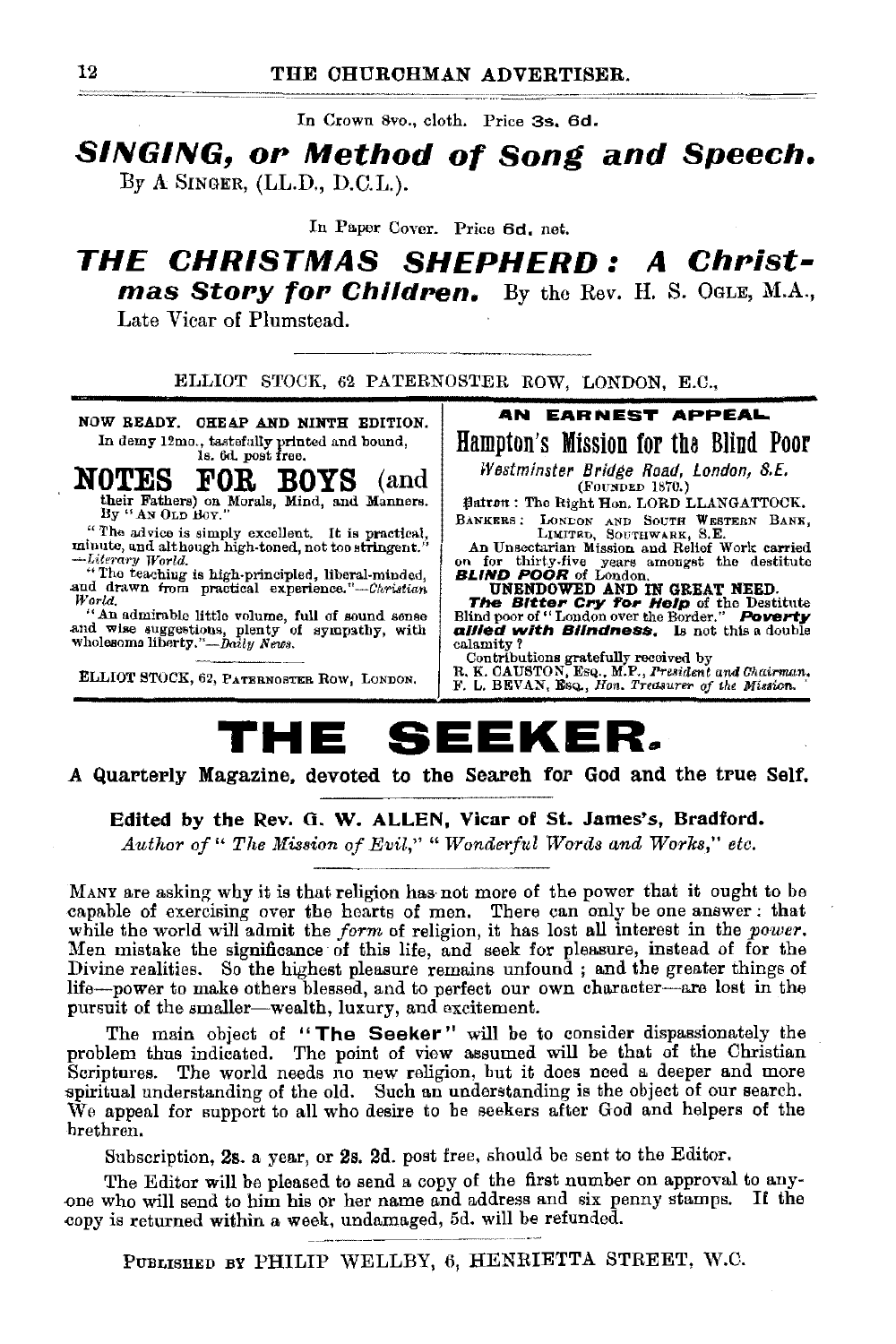## **CHURCH OF ENGLAND LEAGUE.**

Spiritual In Its Alms. Educational In its Work.

*Executive Committee:* 

President: THE LADY WIMBORNE Chairman: THE VERY REV, THE DEAN OF CANTERBURY.

The countess of Anoaster. The Viscountess Duncannon. The Lady Edith Ashley. The Lord Llangattock. The Lady Llangattook. The Lady Templemore.<br>The Lady Haliburton.

The Rev. Chancellor Lias. The Rev, E. J. Kennedy. The Rev. W. H. Stone. The Rev. Prebendary E. A. Stuart. The Rev. J. E. Watts-Dltohfield. The Rev. F. J. Key. Sir Robert K. Douglas.

Col. the Hon. F. C. Bridgeman. Lady Hope.<br>S. Hope Morley, Esq. Mrs. S. Hope Morley.<br>Mrs. Looker-Lampson. Mrs. Frank Morrison.<br>Mrs. Walter. Miss Margaret Bernard.

*c.msultative Committee:*  The Rev, the Earl of Bessborough. The Lord Bishop of Durham. The Lord Bishop of Sodor and Man<br>The Very Rev, the Dean of Peterborough. Rev. Canon Meyrick. Rev. J. Llewelyn Davies, D.D., Litt.D.<br>Hon. Treasurer: W. Joynson-Hi

pOUNDED six years ago, the LEAGUE has organized over two hundred courses of lecturei3 on Church History and the Prayer-Book.

It has held nearly four hundred and seventy meetings to explain the teachings and practices of the Primitive Catholic Church, and one hundred and fifty sermons have been preached.

It has published and distributed numerous books and pamphlets on the history, doctrine, and teaching of the Church, written by Churchmen of commanding position and scholarship.

It has provided for its members a central and twenty branch lending libraries, which contain standard works of reference on the Bible and Prayer Book, and many books of theology, biography, and history.

It has founded a Church Sisters' Home, where ladies are trained and sent out to work under parochial clergy among the sick and the poor. The Home now has twenty-four Sisters working under the clergy in very poor districts of London, Birmingham, Liverpool, and Plymouth. The Sisters give invaluable help to the over-worked Clergy in crowded parishes, where the poor are waiting

to be reached, to be taught and helped in the many ways open only to women. It has opened a seaside Convalescent Home at Birchington, where poor children, from the parishes in which the Church Sisters work, are sent for three

or four weeks' change and care. It has established two of the finest schools for girls in the country. At one of these (Uplands School, St. Leonard's-on-Sea) the fees are well within

the reach of parents of small means. It has been instrumental in establishing Cherwell Hall, a College at Oxford, for the training of women secondary teachers.

### FUNDS ARE URGENTLY NEEDED for the Maintenance and Extension of all these Works.

The LEAGUE is in no sense a narrow, a party, or a political organization.

For further particulars apply to THE SECRETARY,

6 Grosvenor Mansions, Victoria Street, London S.W.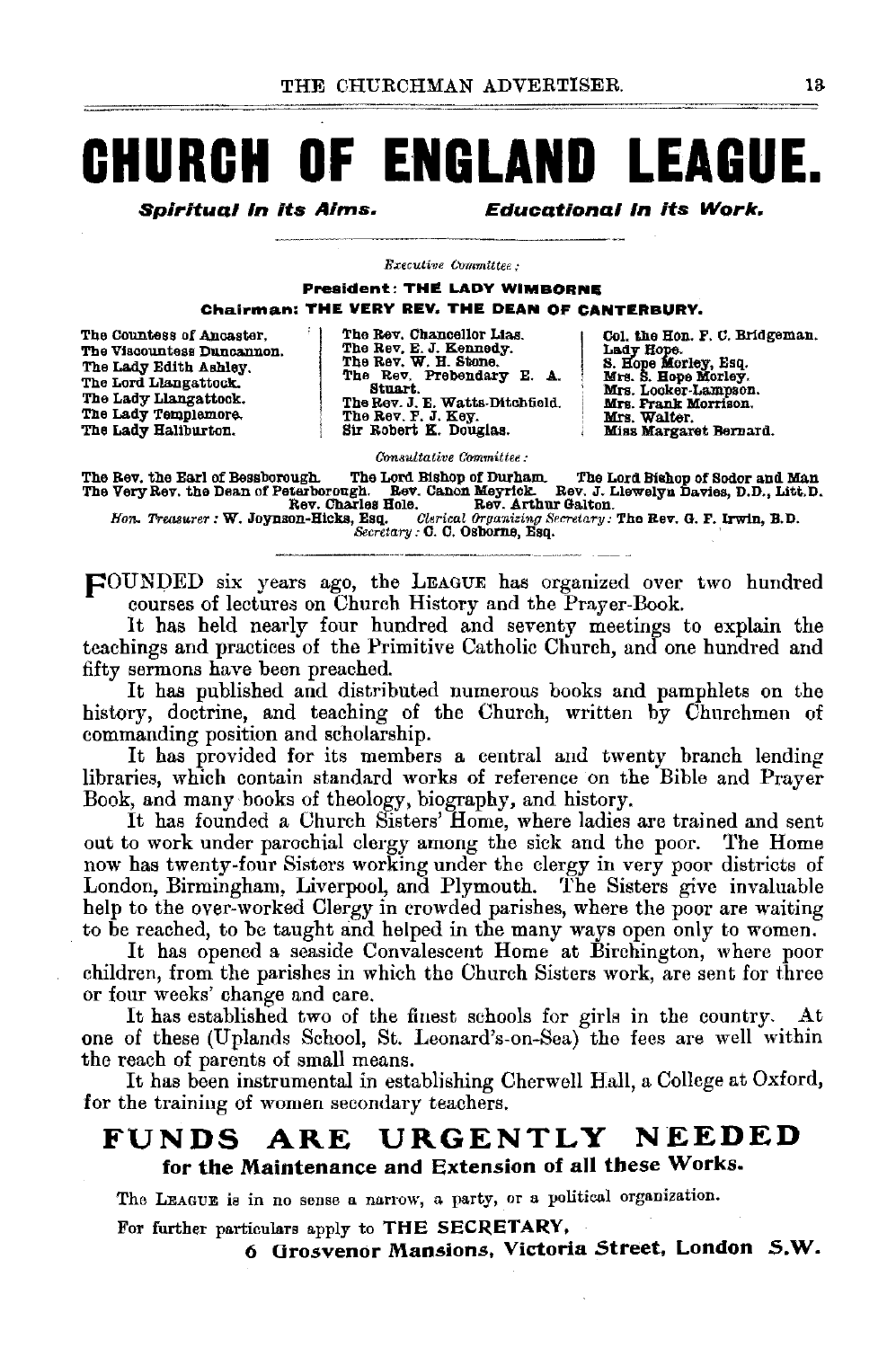### **Church of England Zenana Missionary Society.** For Evangelistic, Medical, and Educational Work among the<br>For Evangelistic, Medical, and Educational Work among the

PATRONESS : H.R.H. THE DUCHESS OF CONNAUGHT.

The Society has at present 65 Stations, and employs 206 Missionaries in Home Connection, 116 Assistants in Local Connection, and over 900 Bible-Women and Teachers.

Снаикман: SIR W. MACKWORTH YOUNG, K.O.S.I.

It has 14 fully equipped Hospitals and numerous<br>ispensaries. Over \$00,000 cases were treated Dispensaries. last year.

The Magazines of the Society, "INDIA'S WOMEN AND CHINA'S DAUGHTERS," published monthly (price 1d.).<br>"DAYBREAK," Quarterly (price 1d.); "HOMES OF THE EAST," Quarterly (price 4d.).

#### **Donations and Subscriptions are Much Needed.**

HON. TREASURER-Col. ROBT. WILLIAMS, M.P. CLERICAL SECRETARY-Rev. G. TONGE.<br>LAY SECRETARY-Mr. H. L. HEBBERT. CENTRAL ASSOCIATION SECRETARY-MISS M

CLERICAL SECRETARY-Rev. G. TONGE, M.A.<br>CENTRAL ASSOCIATION SECRETARY-MISS MULVANY. OFFICE-27. Chancery Lane, LONDON, W.C.

#### INFANT ORPHAN ASYLUM, WANSTEAD.

Patron: HIS MAJESTY THE KING.

This Institution maintains and educates the orphans of persons once in prosperity from<br>their earliest infancy until 15 years of age.

Nearly 500 children now in the Asylum. Annual Subscriptions are urgently needed.

Life Subscription for one Vote, £5 5s.; Annual Subscription for one Vote, 10s. 6d.

OFFICES: 63, LUDGATE HILL, E.C. Commr. H. C. MARTIN, R.N., Secretary.

### PAROCHIAL MISSIONS TO THE JEWS AT HOME AND ABROAD.

President-THE DEAN OF WORCESTER. Hon. Secs.-CANON STR JAMES E. PHILIPPS, Bart. ARCHDEACON SUTTON.

Org. Sec.-REV. W. O. E. OESTERLEY.

Work in London, Liverpool, Manchester, Leeds, Bombay.

Applications for Grants have constantly to be refused owing to want of Funds.

Office: 39, VICTORIA STREET, LONDON, S.W.

#### "LIBERATOR" RELIEF FUND. Datron: H.R.H. PRINCE CHRISTIAN.

£10.000 required to Relieve New and Urgent Cases.

HUNDREDS of aged and afflicted victims, so cruelly robbed of their life-savings by the great Liberator Fraud, just as they were hoping to enjoy the fruit of their industry and thrift. Many of them are members of the Church of England. Cheques and P.O.'s should be sent to the Secretary, Rev. J. STOCKWELL WATTS, 16, Farringdon Street, E.C.

#### THE MISSIONS TO SEAMEN.

(With which is incorporated the Thames Church Mission). Patron: His MAJESTY THE KING.

Vice-Patrons: H.R.H. THE PRINCE OF WALES, K.G.<br>THE FOUR ARCHBISHOPS. THE BISHOPS, ETC.

One hundred years ago our sailors won for us the

One hundred years ago our sailors won for us the inestimable blessing of peace around our Island coasts.<br>
To-day we over uo ur sailors : (1) The safety of our sampler Empire; (2) our food and luxuries; (3) the safety our

### **OPERATIVE JEWISH** CONVERTS' INSTITUTION

(Church o England.)

PRESIDENT : COLONEL ROBERT WILLIAMS, M.P.

**OBJECT.**-To assist young Christian Jews in distress by onabling them to help themselves. They are received for three years, provided for entirely, and taught trades.

**SUPPORT.**-Ordersfor Printing and Bookbinding<br>are very helpful, but aubscriptions and donations are<br>also needed, and will be most thankfully received by also heefed, and will be most thank truly received by<br>the Principal, the Rev. H. O. ALLEROOK, Palestine<br>House, Bodney Road, Heckney, N.E.; or by the<br>Hon. Treasurer, A. R. Pirz, Esq., Effingham House, Ramsgate.

Bankers-Messrs, BARCLAY & COMPANY, Ltd., 54, Lombard Street, E.C.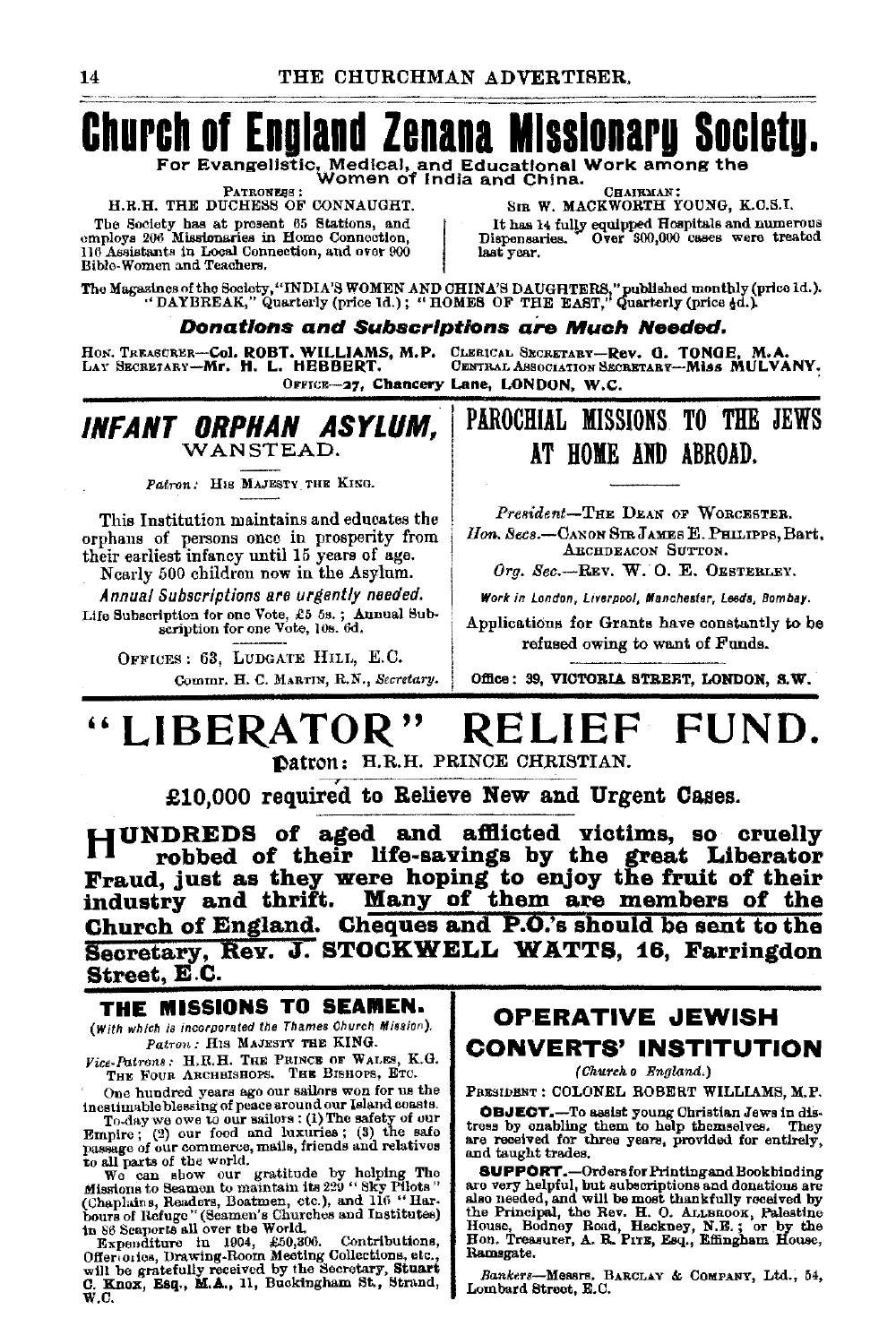### ~-~---:: --~·-~-··~-·~--~-- THE NILE.

COOK'S Modern and splendidly equipped STEAMERS leave CAIRO for LUXOR, ASSOUAN,<br>NOVEMBER to MARCH—affording opportunities to visit all the temples, monuments, and places of interest in UPPER EGYPT.

FREQUENT SAILINGS. MODERATE FARES.

COMBINED BOOKINGS by Egyptian and Soudan Railways and Cook's steamers at Special Rates to ALL POINTS in UPPER EGYPT and to KHARTOUM and GONDOKORO.

NEW and luxuriously furnished STEAMERS and STEEL DAHABEAHS, of various sizes, ON HIRE for private parties.

For detailed information see Special Programme, with Maps and Plans, on application to

THOS. COOK & SON, LUDOATE CIRCUS, LONDON, Or any Branch Office or AGENCY.

## RUSSIAN MASSACRES.

RELIEF OF PERSECUTED JEWS.

FUNDS NBEDED to provide food, fuel. and work at Abraham's Vineyard, Jerusalem, for Refugees in Palestine, in token of CHRISTIAN SYMPATHY.

#### DONATIONS THANKFULLY REOEIVED by

F. A. BEVAN, EsQ., *Hon. Treasurer,* 64, LoMBARD 8TBEET, E.C.

Messrs. DRUMMOND & CO., Bankers, 49, Charing Cross, S.W.

AND

E. A. FINN, *Secretary,* SOCIETY FOR RELIEF OF PERSECUTED JEWS, 41, PARLIAMENT STREET, S. W.

### PROTESTANT BBFOBDIATION SOCIETY.

The OLDEST Church Society for the Maintenance of the Religious Principles of the Reformation The ONLY Mission to Roman Catholics in England.

(Established 1827.)<br>**EDUCATIONAL.** MISSIONARY. EDUCATIONAL. EVANGELISTIC.

#### **JUST PUBLISHED.**<br>STANT DICTIONARY. THE PROTESTANT Beautlf'ully Illustrated, t5s. net.

Of REAL AND PERMANENT VALUE to a Clergyman, Minister, Teacher, Protestant Worker, Public or Parochial Library.

Funds are Urgently Needed. WALTER A. LIMBRICK, Secretary, 62, Berners Street, London, W.

## otestantism and

*(WITH 1'WELVE ILLUSTRATIONS),* 

**By the Author of "REPLIES TO ROMANISTS."**<br>THE ENGLISH OBUBOHMAN says: " The subject-matter of the booklet indicates wide roading and deep historical knowledge." ONE PENNY.

PROTESTANT ALLIANCE, 430, Strand, LONDON.

#### MICHAEL'S COLLEGE, Near TENBURY, WORCESTERSHIRE.

BOYS thoroughly prepared for Public Schools. Most healthy situation; large playing fields and Fives Courts; separate cubicles. Head master, REV. W. A. RENWICK, M.A., late Scholar of Hertford College, Oxford.

APPLY: REV. THE WARDEN.